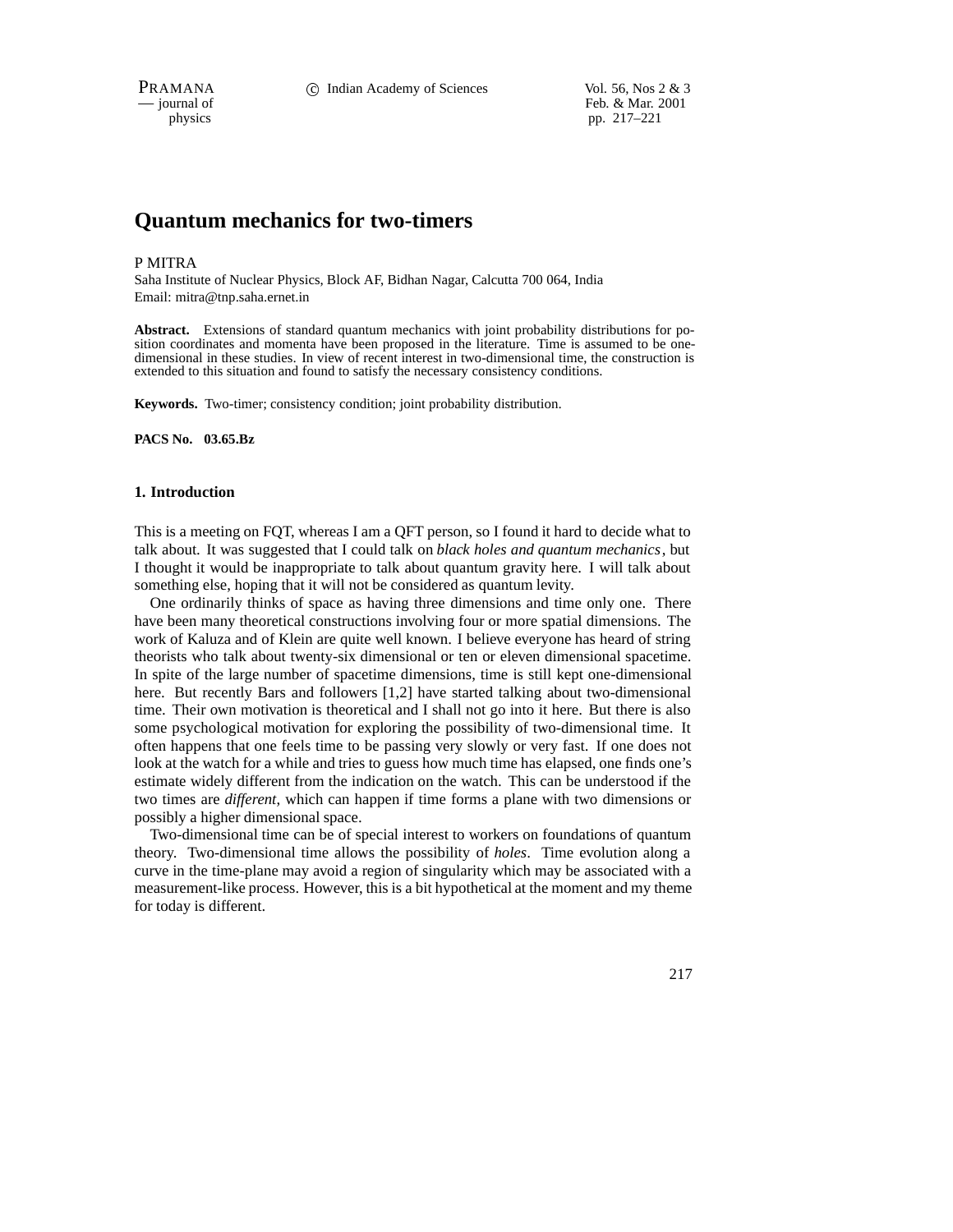# *P Mitra*

Standard quantum mechanics asserts that one cannot assign simultaneous values of a non-commuting pair of variables to any system. Thus it is not possible to have a quantum system in an eigenstate of position and momenta. However, it is possible to have a joint probability distribution for two non-commuting variables without violating the uncertainty principle. Joint probability distributions have been suggested by Wigner [3], de Broglie and Bohm [4], and recently by Roy and Singh [5]. Such distributions evolve in time, and this evolution, which is determined by the quantum Hamiltonian of the system, may also be understood in terms of a different *classical* Hamiltonian. Today's talk aims at the investigation of this Hamiltonian formalism in the situation when time is two-dimensional.

First we shall consider some simple facts about two-dimensional time.

## **2. Classical evolution**

Two times require two Hamiltonians for evolution of a system. The Hamiltonian equations of motion get altered to

$$
\frac{\partial q}{\partial t_a} = \frac{\partial H_a}{\partial p}, \n\frac{\partial p}{\partial t_a} = -\frac{\partial H_a}{\partial q}.
$$
\n(1)

Here  $a = 1, 2, \dots$  for two or more times. The phase space coordinates can be multidimensional, of course, as usual, but this has not been explicitly indicated in the equations. For consistency of the above equations, one needs:

$$
\frac{\partial H_1}{\partial t_2} - \frac{\partial H_2}{\partial t_1} = \{H_2, H_1\}.
$$
 (2)

This requirement arises because the mixed derivative of a q or a p with respect to  $t_1$  and  $t_2$ may be calculated in two different orders but they have to match. In case the Hamiltonians are time-independent, the requirement is simply that they have a vanishing Poisson bracket.

# **3. Quantum evolution**

When one goes to quantum mechanics, time-dependent Schrödinger equations are needed. There are two of them because there are two times.

$$
i\frac{\partial\psi}{\partial t_a} = H_a\psi.
$$
\n(3)

For consistency one again needs a condition:

$$
\frac{\partial H_1}{\partial t_2} - \frac{\partial H_2}{\partial t_1} = \frac{[H_2, H_1]}{i}.\tag{4}
$$

This can be understood from the requirement of consistency of the two mixed derivatives of the wave-function with respect to the two times calculated in two different orders. It can

## 218 *Pramana – J. Phys.,* **Vol. 56, Nos 2 & 3, Feb. & Mar. 2001**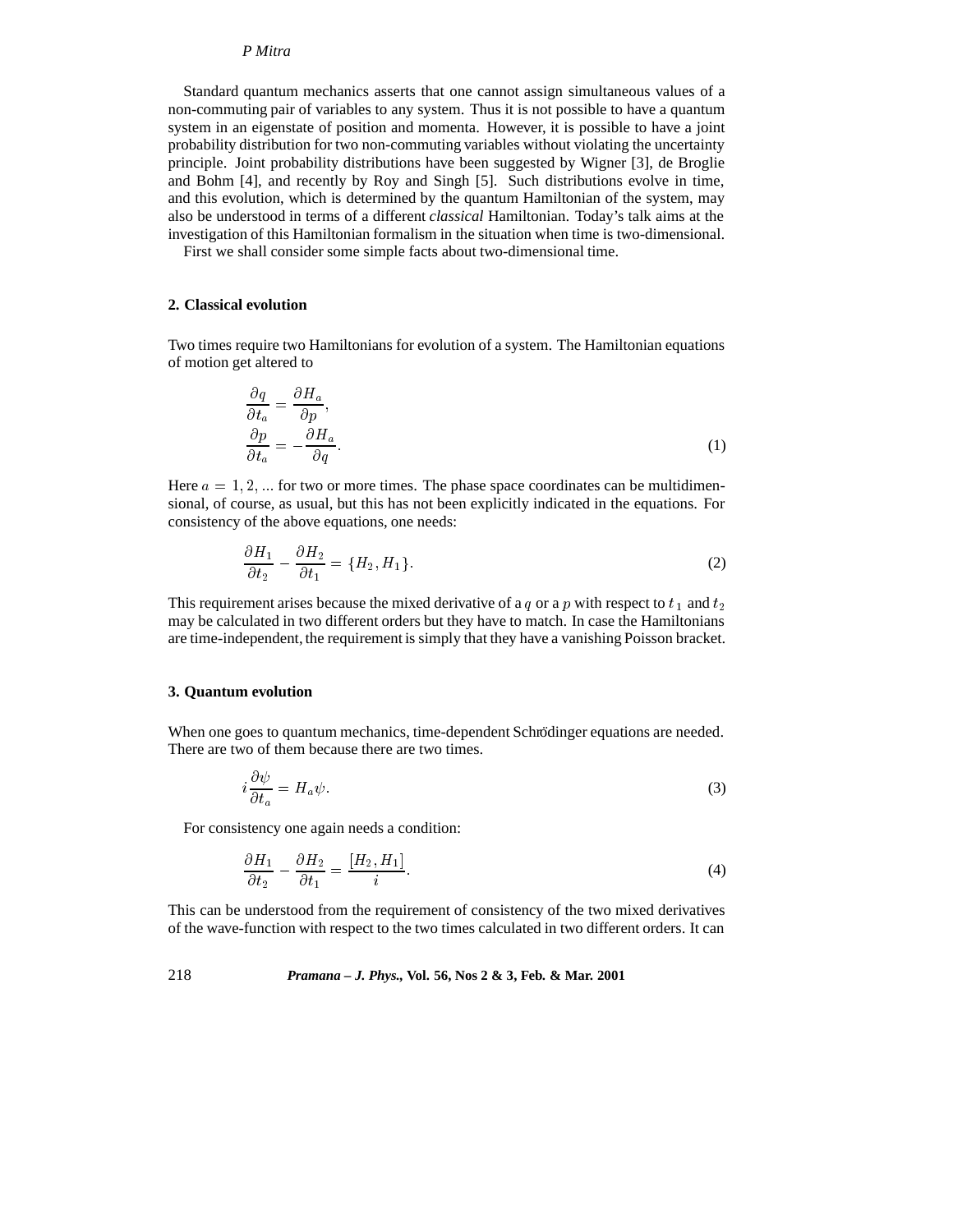also be obtained from the classical consistency condition by replacing the Poisson bracket by a commutator in the standard manner.

We shall now briefly review the introduction of joint probability distributions for variables normally regarded as incompatible, namely those with vanishing Poisson brackets at the classical level, and having noncommuting operators at the quantum level. This goes beyond quantum mechanics and is, at the moment, untested.

#### **4. Joint probability distribution for** <sup>x</sup> **and** <sup>p</sup>

A class of such distributions is described by the formula

$$
\rho(x, p, t) = \rho_x(x, t)\delta(p - p_x(x, t)).\tag{5}
$$

Here  $\rho_x(x, t) = |\psi(x, t)|^2$  is the standard probability distribution function for x when the system is in a state given by the wave-function  $\psi$ . The non-standard distribution  $\rho(x, p, t)$ involves a momentum function  $p_x(x, t)$  which may depend on the state. For appropriate choices of  $p_x$ , the de Broglie–Bohm and Roy–Singh distributions can be obtained.

The distribution satisfies an equation of continuity, which follows from the standard quantum mechanical equation of continuity satisfied by  $\rho_x$ :

$$
\frac{\partial \rho}{\partial t} = \frac{\partial \rho_x}{\partial t} \delta - \frac{\partial p_x}{\partial t} \rho_x \delta'
$$
  
\n
$$
= -\partial_x (v \rho_x) \delta - \frac{\partial p_x}{\partial t} \rho_x \delta'
$$
  
\n
$$
= -\partial_x (v \rho_x \delta) - \frac{\partial p_x}{\partial x} v \rho_x \delta' - \frac{\partial p_x}{\partial t} \rho_x \delta'
$$
  
\n
$$
= -\partial_x (v \rho_x \delta) - \frac{\partial}{\partial p} \left[ \left( \frac{\partial p_x}{\partial t} + v \frac{\partial p_x}{\partial x} \right) \rho_x \delta \right].
$$
 (6)

The last line shows the equation of continuity in phase space for the joint distribution and involves the phase space velocity at  $(x, p_x)$ . This velocity can be derived from a classical or causal Hamiltonian

$$
H_c = \frac{(p - A(x, t))^2}{2m} + U(x, t),\tag{7}
$$

where the vector and scalar potentials  $A, U$  have to satisfy the conditions

$$
v = \frac{p_x - A}{m},\tag{8}
$$

$$
\frac{\partial p_x}{\partial t} + v \frac{\partial p_x}{\partial x} = -U' + \frac{A'(p_x - A)}{m}.
$$
\n(9)

The first line determines  $\tilde{A}$  in terms of v (which is known from standard quantum mechanics in terms of the quantum mechanical Hamiltonian entering the Schrödinger equation and the second line fixes  $U$ :

$$
-U' = \frac{\partial p_x}{\partial t} + \left(\frac{1}{2}mv^2\right)'.
$$
 (10)

*Pramana – J. Phys.,* **Vol. 56, Nos 2 & 3, Feb. & Mar. 2001** 219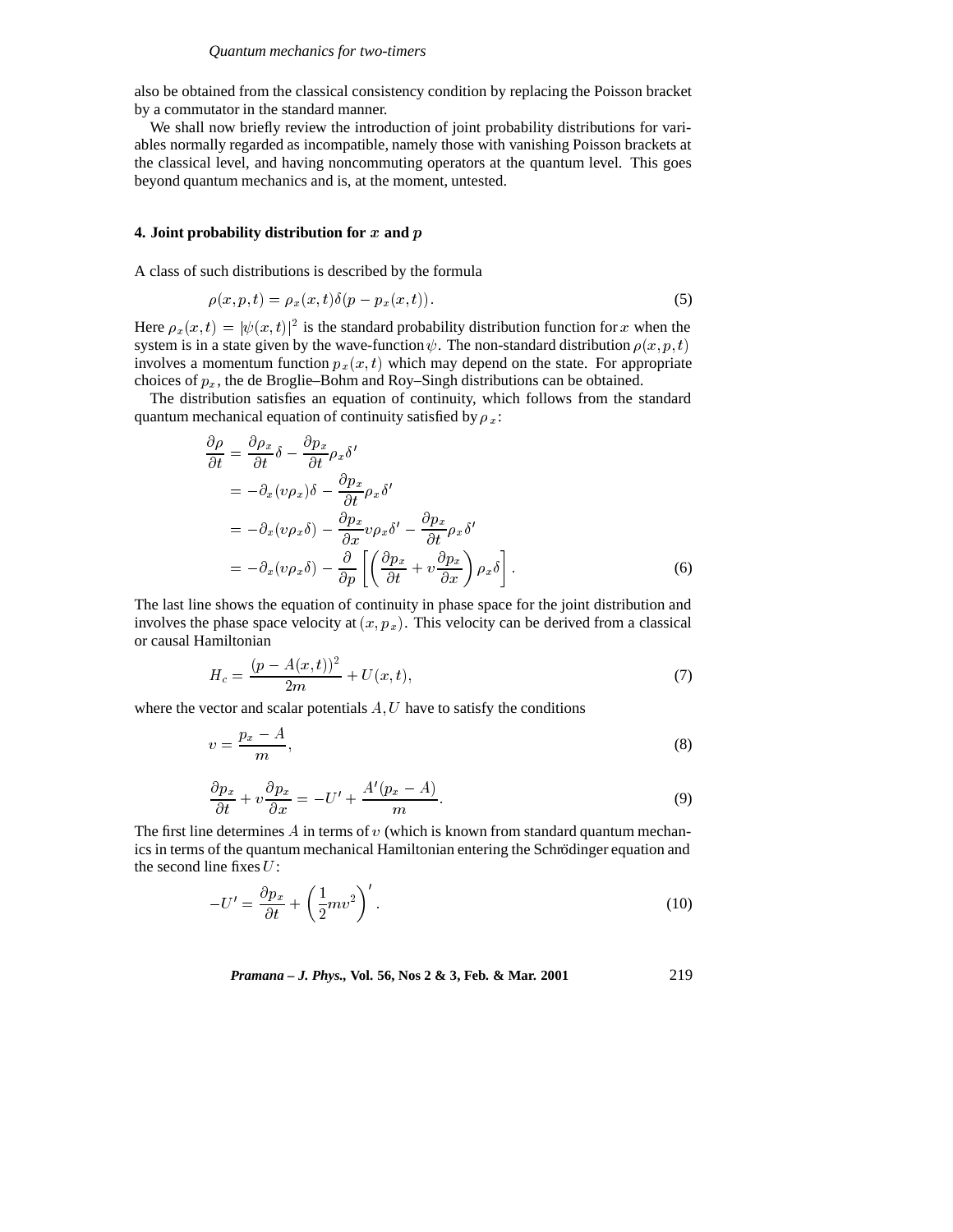# *P Mitra*

#### **5. Joint probability distributions for two-timers**

All this was for a single time. What happens when there are two times? The joint probability distribution can be introduced exactly as before. A  $p_x$  is required, and is to be chosen in the same manner as in the one-time case. It will depend on the wave-function and hence, in the present case, on the two time variables. Using  $p_x$ , a  $\rho(x, p, t_a)$  is defined. It will satisfy an equation of continuity for each time, as can be checked by using the two equations of continuity for the x-probability distribution that follow from the two wave equations. The velocities and rates of change of momenta entering these equations of continuity are then used to determine causal Hamiltonians

$$
H_{ca} = \frac{(p - A(x, t_b))^2}{2m_a} + U_a(x, t_b),
$$
\n(11)

with

$$
v_a = \frac{p_x - A}{m_a},\tag{12}
$$

$$
-U'_a = \frac{\partial p_x}{\partial t_a} + \left(\frac{1}{2}m_a v_a^2\right)'.
$$
 (13)

It should be pointed out that this equation has been written for one space dimension: for three space dimensions the equation for  $U$  changes to

$$
-\nabla U_a = \frac{\partial \vec{p}_x}{\partial t_a} + \nabla \left(\frac{1}{2} m_a v_a^2\right) - \vec{v}_a \times (\nabla \times \vec{p}_x).
$$
 (14)

All this is relatively straightforward, except that there is the question of consistency. The two causal Hamiltonians so obtained have to satisfy a relation like (2) above. Let us check whether it is indeed satisfied.

Now the two quantum mechanical Hamiltonians for the two times must be consistent. Assuming that both are of the form

$$
H_a = \frac{p^2}{2m_a} + V_a(x),
$$
\n(15)

one can see that they have to be proportional to each other:

$$
H_1 = cH_2 \tag{16}
$$

In principle there can also be a constant, but it can be absorbed. This simply means that

$$
m_1 = \frac{1}{c}m_2, \quad V_1 = cV_2. \tag{17}
$$

The relation between the Hamiltonians implies that the time-derivatives of the wavefunction are related:

$$
\frac{\partial}{\partial t_1} \approx c \frac{\partial}{\partial t_2} \text{ (when acting on } \psi\text{).}
$$
 (18)

220 *Pramana – J. Phys.,* **Vol. 56, Nos 2 & 3, Feb. & Mar. 2001**